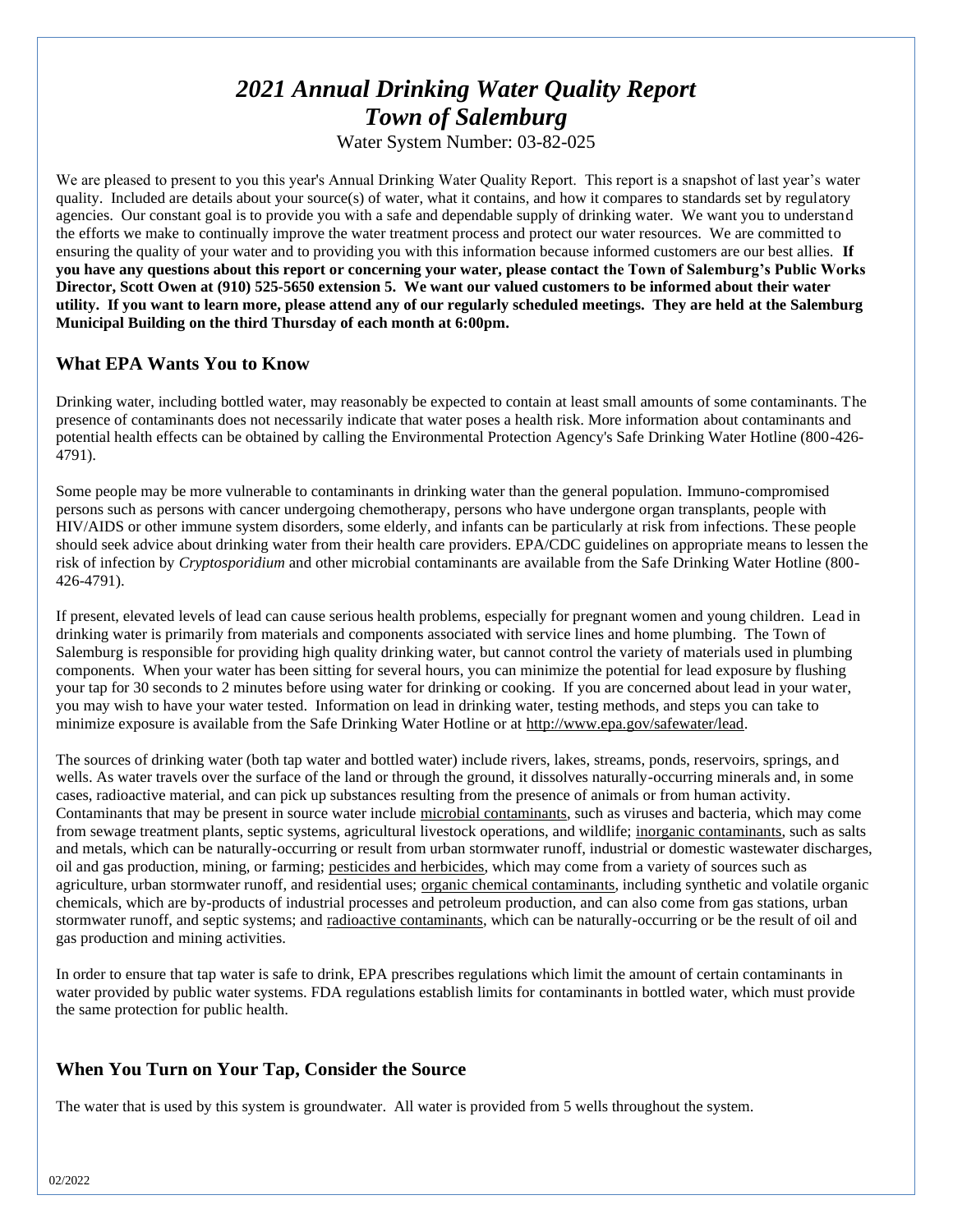## **Source Water Assessment Program (SWAP) Results**

The North Carolina Department of Environmental Quality (DEQ), Public Water Supply (PWS) Section, Source Water Assessment Program (SWAP) conducted assessments for all drinking water sources across North Carolina. The purpose of the assessments was to determine the susceptibility of each drinking water source (well or surface water intake) to Potential Contaminant Sources (PCSs). The results of the assessment are available in SWAP Assessment Reports that include maps, background information and a relative susceptibility rating of Higher, Moderate or Lower.

The relative susceptibility rating of each source for the Town of Salemburg was determined by combining the contaminant rating (number and location of PCSs within the assessment area) and the inherent vulnerability rating (i.e., characteristics or existing conditions of the well or watershed and its delineated assessment area). The assessment findings are summarized in the table below:

| <b>Source Name</b> | <b>Susceptibility Rating</b> | <b>SWAP Report Date</b> |
|--------------------|------------------------------|-------------------------|
| Well $# 1$         | Higher                       | September 2020          |
| Well #2            | Higher                       | September 2020          |
| Well #3            | Moderate                     | September 2020          |
| Well #4            | Moderate                     | September 2020          |
| Well #5            | Lower                        | September 2020          |

#### **Susceptibility of Sources to Potential Contaminant Sources (PCSs)**

The complete SWAP Assessment report for the Town of Salemburg may be viewed on the Web at:

<https://www.ncwater.org/?page=600> Note that because SWAP results and reports are periodically updated by the PWS Section, the results available on this web site may differ from the results that were available at the time this CCR was prepared. If you are unable to access your SWAP report on the web, you may mail a written request for a printed copy to: Source Water Assessment Program – Report Request, 1634 Mail Service Center, Raleigh, NC 27699-1634, or email requests to swap@ncdenr.gov. Please indicate your system name, number, and provide your name, mailing address and phone number. If you have any questions about the SWAP report, please contact the Source Water Assessment staff by phone at 919-707-9098.

It is important to understand that a susceptibility rating of "higher" does not imply poor water quality, only the system's potential to become contaminated by PCSs in the assessment area.

## **Help Protect Your Source Water**

Protection of drinking water is everyone's responsibility. You can help protect your community's drinking water source(s) by disposing chemicals properly, take used motor oil to a recycling center and volunteer in your community to participate in group efforts to protect your source.

## **Violations that Your Water System Received for the Report Year**

During 2021, The Town of Salemburg did not receive any violations. We are very proud of our public works employees who take pride in providing safe drinking water for our customers.

## **Water Quality Data Tables of Detected Contaminants**

We routinely monitor for over 150 contaminants in your drinking water according to Federal and State laws. The tables below list all the drinking water contaminants that we detected in the last round of sampling for each particular contaminant group. The presence of contaminants does not necessarily indicate that water poses a health risk. **Unless otherwise noted, the data presented in this table is from testing done January 1 through December 31, 2021.** The EPA and the State allow us to monitor for certain contaminants less than once per year because the concentrations of these contaminants are not expected to vary significantly from year to year. Some of the data, though representative of the water quality, is more than one year old.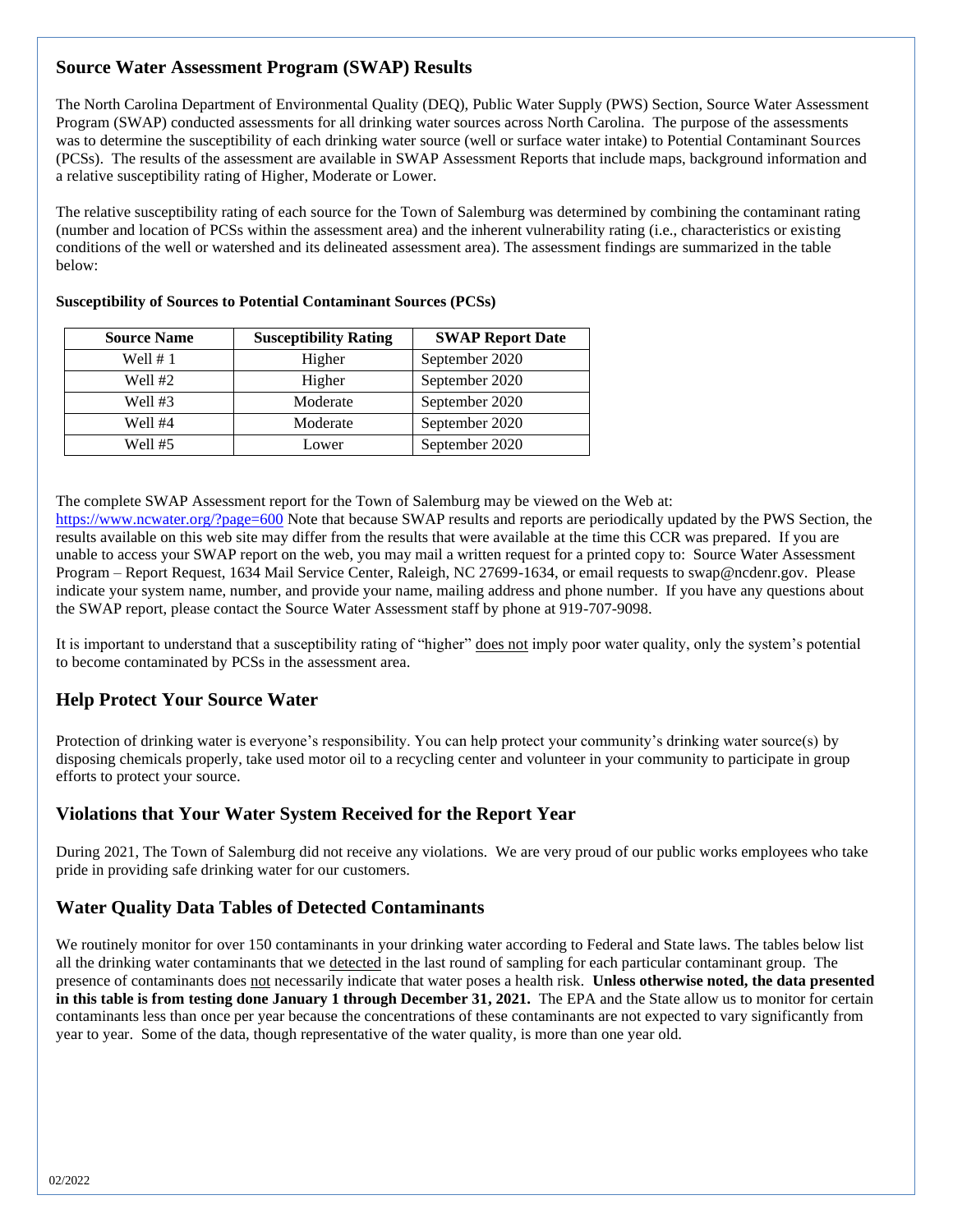## **Important Drinking Water Definitions:**

*Not-Applicable (N/A)* – Information not applicable/not required for that particular water system or for that particular rule.

*Non-Detects (ND)* - Laboratory analysis indicates that the contaminant is not present at the level of detection set for the particular methodology used.

*Parts per million (ppm) or Milligrams per liter (mg/L)* - One part per million corresponds to one minute in two years or a single penny in \$10,000.

*Action Level (AL) -* The concentration of a contaminant which, if exceeded, triggers treatment or other requirements which a water system must follow.

*Treatment Technique (TT)* **-** A required process intended to reduce the level of a contaminant in drinking water.

*Maximum Residual Disinfection Level (MRDL)* – The highest level of a disinfectant allowed in drinking water. There is convincing evidence that addition of a disinfectant is necessary for control of microbial contaminants.

*Maximum Residual Disinfection Level Goal (MRDLG)* – The level of a drinking water disinfectant below which there is no known or expected risk to health. MRDLGs do not reflect the benefits of the use of disinfectants to control microbial contaminants.

*Maximum Contaminant Level (MCL)* - The highest level of a contaminant that is allowed in drinking water. MCLs are set as close to the MCLGs as feasible using the best available treatment technology.

*Maximum Contaminant Level Goal (MCLG)* - The level of a contaminant in drinking water below which there is no known or expected risk to health. MCLGs allow for a margin of safety.

## **Tables of Detected Contaminants**

### **REVISED TOTAL COLIFORM RULE:**

#### **Microbiological Contaminants in the Distribution System -** For systems that collect *less than 40* samples per month

| Contaminant (units)                              | MCL<br>Violation<br>Y/N | Your<br>Water   | <b>MCLG</b> | MCL                                                                                                                                                                                                                                                                                                                                                                                                                    | Likely Source of<br>Contamination       |
|--------------------------------------------------|-------------------------|-----------------|-------------|------------------------------------------------------------------------------------------------------------------------------------------------------------------------------------------------------------------------------------------------------------------------------------------------------------------------------------------------------------------------------------------------------------------------|-----------------------------------------|
| Total Coliform Bacteria<br>(Presence or absence) | N/A                     | N/A             | N/A         | TT*                                                                                                                                                                                                                                                                                                                                                                                                                    | Naturally present in the<br>environment |
| E. coli<br>(Presence or absence)                 | N                       | Not<br>Detected | $\Omega$    | Routine and repeat samples are total<br>coliform-positive and either is E. coli-<br>positive or system fails to take repeat<br>samples following $E$ . <i>coli</i> -positive routine<br>sample or system fails to analyze total<br>coliform-positive repeat sample for $E$ . coli<br>Note: If either an original routine sample<br>and/or its repeat samples(s) are $E$ . coli<br>positive, a Tier 1 violation exists. | Human and animal fecal waste            |

\* If a system collecting fewer than 40 samples per month has two or more positive samples in one month, an assessment is required.

#### **Nitrate/Nitrite Contaminants**

| Contaminant (units)            | Sample<br>Date   | <b>MCL</b><br>Violation<br>Y/N | Your<br>Water   | Range<br>High<br>Low | <b>MCLG</b> | <b>MCL</b> | Likely Source of Contamination                                                                    |
|--------------------------------|------------------|--------------------------------|-----------------|----------------------|-------------|------------|---------------------------------------------------------------------------------------------------|
| Nitrate (as Nitrogen)<br>(ppm) | Dec. 20,<br>2021 | N                              | Not<br>Detected | N/A                  | 10          | 10         | Runoff from fertilizer use; leaching from<br>septic tanks, sewage; erosion of natural<br>deposits |
| Nitrite (as Nitrogen)<br>(ppm) | Dec. 16.<br>2019 | N                              | Not<br>Detected | N/A                  |             |            | Runoff from fertilizer use; leaching from<br>septic tanks, sewage; erosion of natural<br>deposits |